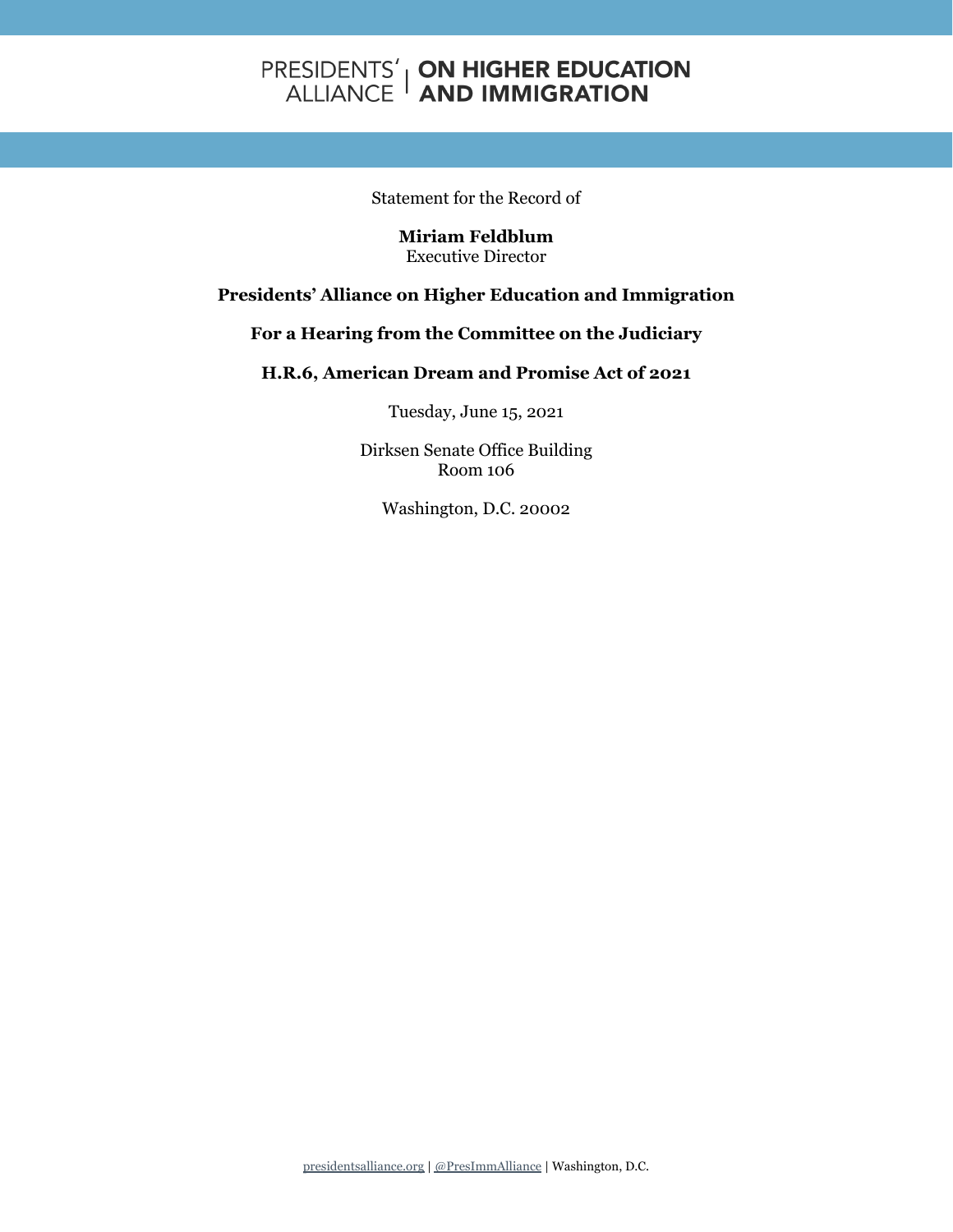The nonpartisan, nonprofit Presidents' Alliance on Higher Education and Immigration brings college and university presidents and chancellors together on the immigration issues that impact higher education, our students, campuses, communities and nation. We work to advance just, common-sense immigration policies and practices at the federal, state, and campus level that are consistent with our heritage as a 'nation of immigrants' and the academic values of equity and openness. The Alliance is composed of over 500 presidents and chancellors of public and private colleges and universities, enrolling over five million students in 43 states, D.C., and Puerto Rico.

Approximately 11 million undocumented individuals live in the United States,<sup>1</sup> including the estimated 427,000 undocumented students in higher education, 181,000 of whom either have or are eligible for Deferred Action for Childhood Arrivals (DACA). <sup>2</sup> Additionally, an estimated 98,000 undocumented students graduate from U.S. high schools annually. <sup>3</sup>Under the Dream and Promise Act as written in 2019, an estimated 2.5 million individuals could benefit; given that the 2021 version raises the age of entry cut off, the total number the bill could protect may be even higher.

In addition to permanent protections and a pathway to citizenship, the Dream and Promise Act's repeal of IIRIRA § 505 will enable more students to access in-state tuition. <sup>4</sup> Furthermore, the ability to adjust status will enable undocumented individuals to obtain professional and occupational licensure. This means that undocumented students will be able to pursue careers that fully utilize the skills that they acquire throughout their higher education and provide them with the ability to contribute to their communities. Occupational licensing is essential in allowing long-residing immigrant youth, students, and adult learners to fulfill their educational and employment aspirations, especially considering that over 1,100 professions (and about 25 percent of all workers) require licensing. 5

There is strong bipartisan support for undocumented individuals across our nation, including for Congress to pass legislation establishing a roadmap to citizenship for Dreamers and, indeed, for all undocumented individuals to stay in the United States. <sup>6</sup> In a February 2021 Quinnipiac poll, 83 percent of all Americans (and 66 percent of Republicans) favored "allowing undocumented immigrants who were brought to the U.S. as children to remain in the United

<sup>1</sup> *Profile of the Unauthorized Population: United States*, Migr. Pol'y Inst.,

<sup>2</sup> Presidents' All. on Higher Educ. & Immigr. & New Am. Econ., Undocumented Students in Higher Education: How Many Undocumented Students are in U.S. Colleges and Universities, and Who Are They? (2021), *available at* [https://www.higheredimmigrationportal.org/research/undocumented-students-in-higher-education-updated-march](https://www.higheredimmigrationportal.org/research/undocumented-students-in-higher-education-updated-march-2021/)  $-2021/$ . <https://www.migrationpolicy.org/data/unauthorized-immigrant-population/state/US> (last accessed Apr. 26, 2021).

<sup>3</sup> Jie Zong & Jeanne Batalova, How Many Unauthorized Immigrants Graduate from U.S. High Schools Annually?, Migr. Pol'y Inst. (2019), *available at*

[https://www.presidentsalliance.org/migration-policy-institute-fact-sheet-on-number-of-dreamers-graduating-from](https://www.presidentsalliance.org/migration-policy-institute-fact-sheet-on-number-of-dreamers-graduating-from-high-school/)[high-school/.](https://www.presidentsalliance.org/migration-policy-institute-fact-sheet-on-number-of-dreamers-graduating-from-high-school/)

<sup>4</sup> American Dream and Promise Act of 2021, H.R. 6, 117th Cong. (2021).

<sup>5</sup> For more information about access to professional and occupational licensing, see *Legislative Principles*, Presidents' All. on Higher Educ. & Immigr., <https://www.presidentsalliance.org/about/legislative-principles/> (last visited June 14, 2021).

<sup>6</sup> Jens Manuel Krogstad, *Americans Broadly Support Legal Status for Immigrants Brought to the U.S. Illegally As Children*, Pew Rsch. Ctr. (June 17, 2020),

[https://www.pewresearch.org/fact-tank/2020/06/17/americans-broadly-support-legal-status-for-immigrants-broug](https://www.pewresearch.org/fact-tank/2020/06/17/americans-broadly-support-legal-status-for-immigrants-brought-to-the-u-s-illegally-as-children/) [ht-to-the-u-s-illegally-as-children/](https://www.pewresearch.org/fact-tank/2020/06/17/americans-broadly-support-legal-status-for-immigrants-brought-to-the-u-s-illegally-as-children/).